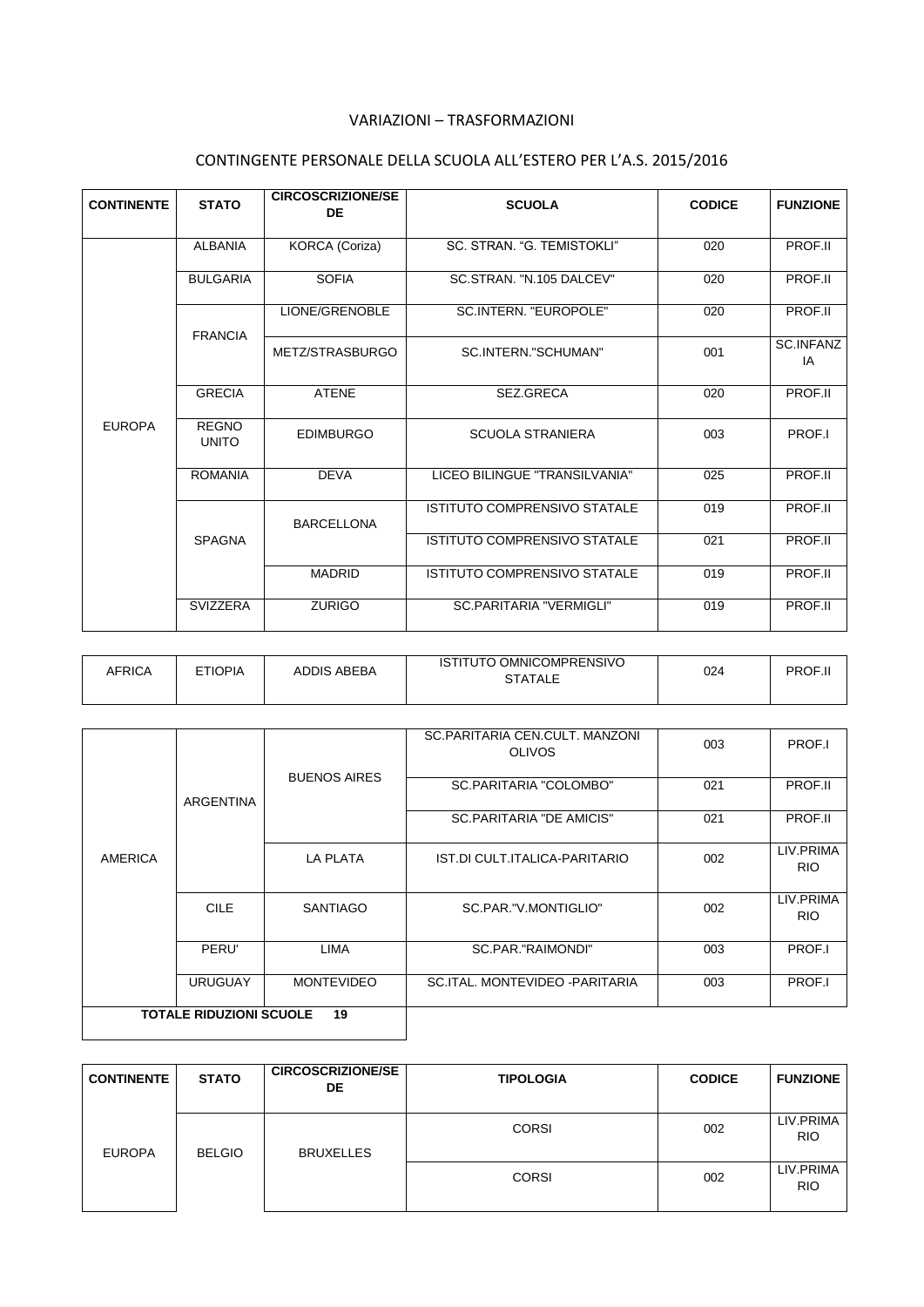|  |                 |                    | CORSI        | 002 | LIV.PRIMA<br><b>RIO</b> |
|--|-----------------|--------------------|--------------|-----|-------------------------|
|  |                 | CHARLEROI          | CORSI        | 002 | LIV.PRIMA<br><b>RIO</b> |
|  |                 |                    | <b>CORSI</b> | 003 | PROF.I                  |
|  |                 |                    | <b>CORSI</b> | 003 | PROF.I                  |
|  |                 | LIONE              | CORSI        | 002 | LIV.PRIMA<br><b>RIO</b> |
|  |                 | METZ               | <b>CORSI</b> | 002 | LIV.PRIMA<br><b>RIO</b> |
|  |                 |                    | CORSI        | 002 | LIV.PRIMA<br><b>RIO</b> |
|  | <b>FRANCIA</b>  | NIZZA (un posto a  | <b>CORSI</b> | 002 | LIV.PRIMA<br><b>RIO</b> |
|  |                 | Bastia)            | CORSI        | 002 | LIV.PRIMA<br><b>RIO</b> |
|  |                 | PARIGI             | CORSI        | 002 | LIV.PRIMA<br><b>RIO</b> |
|  |                 |                    | <b>CORSI</b> | 003 | PROF.I                  |
|  | <b>GERMANIA</b> | <b>COLONIA</b>     | <b>CORSI</b> | 035 | <b>DSGA</b>             |
|  |                 | <b>FRANCOFORTE</b> | CORSI        | 002 | LIV.PRIMA<br><b>RIO</b> |
|  |                 | <b>FRIBURGO</b>    | <b>CORSI</b> | 003 | PROF.I                  |
|  |                 | MONACO             | <b>CORSI</b> | 036 | AA                      |
|  |                 |                    | CORSI        | 002 | LIV.PRIMA<br><b>RIO</b> |
|  |                 |                    | CORSI        | 002 | LIV.PRIMA<br><b>RIO</b> |
|  |                 |                    | CORSI        | 002 | LIV.PRIMA<br><b>RIO</b> |
|  |                 |                    | CORSI        | 002 | LIV.PRIMA<br><b>RIO</b> |
|  |                 | <b>STOCCARDA</b>   | <b>CORSI</b> | 002 | LIV.PRIMA<br><b>RIO</b> |
|  |                 |                    | CORSI        | 002 | LIV.PRIMA<br><b>RIO</b> |
|  |                 |                    | CORSI        | 002 | LIV.PRIMA<br><b>RIO</b> |
|  |                 |                    | CORSI        | 002 | LIV.PRIMA<br><b>RIO</b> |
|  |                 |                    | CORSI        | 002 | LIV.PRIMA<br><b>RIO</b> |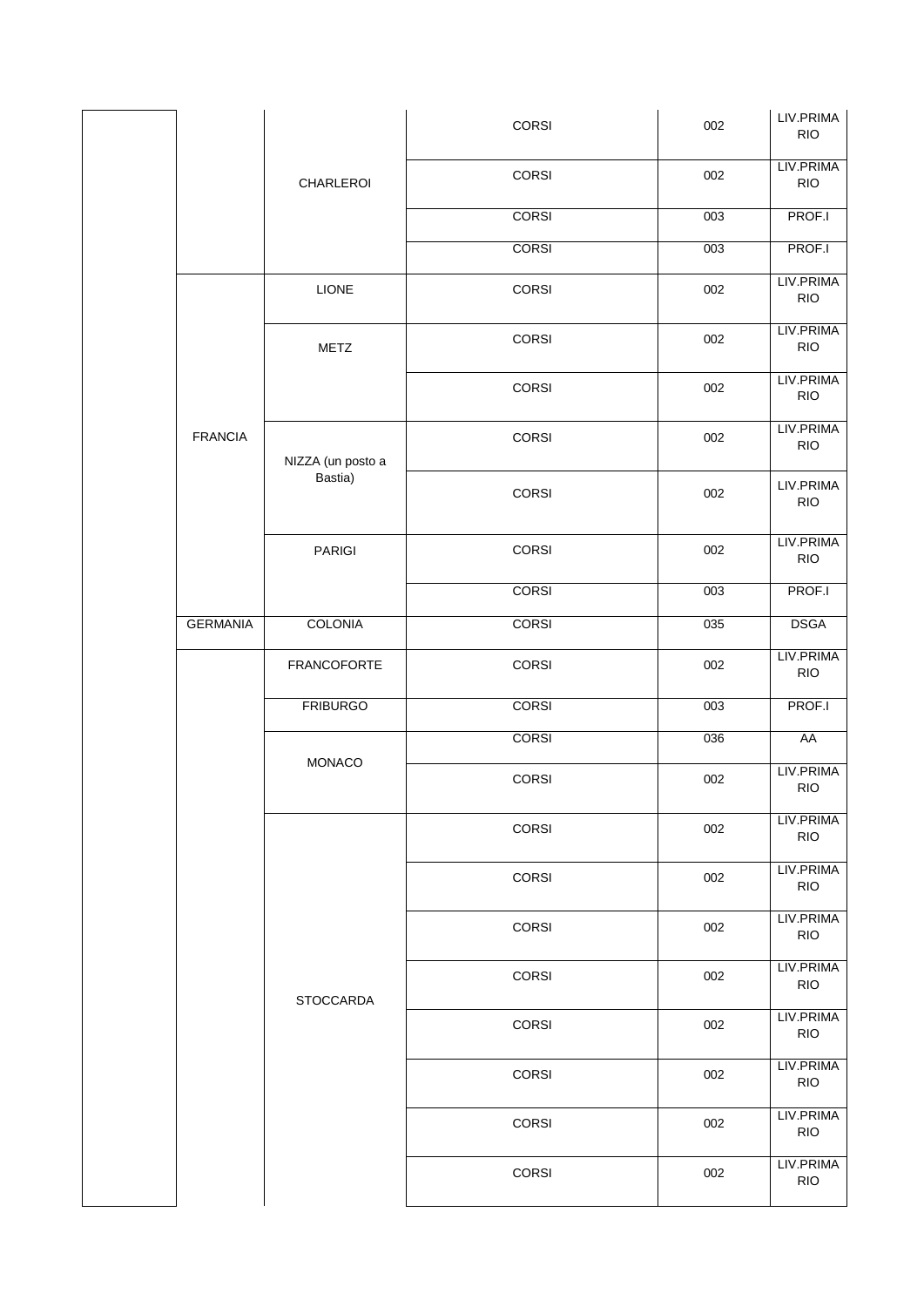| CORSI<br>002                                  | LIV.PRIMA<br><b>RIO</b> |
|-----------------------------------------------|-------------------------|
|                                               |                         |
| <b>CORSI</b><br>003                           | PROF.I                  |
| <b>CORSI</b><br>003                           | PROF.I                  |
| <b>CORSI</b><br>003                           | PROF.I                  |
| <b>CORSI</b><br>003                           | PROF.I                  |
| 003<br><b>CORSI</b>                           | PROF.I                  |
| CORSI<br>002                                  | LIV.PRIMA<br><b>RIO</b> |
| CORSI<br>002                                  | LIV.PRIMA<br><b>RIO</b> |
| CORSI<br>002                                  | LIV.PRIMA<br><b>RIO</b> |
| <b>CORSI</b><br>003<br><b>REGNO</b>           | PROF.I                  |
| <b>UNITO</b><br>LONDRA<br><b>CORSI</b><br>003 | PROF.I                  |
| 003<br><b>CORSI</b>                           | PROF.I                  |
| <b>CORSI</b><br>003                           | PROF.I                  |
| <b>CORSI</b><br>003                           | PROF.I                  |
| <b>CORSI</b><br>003                           | PROF.I                  |
| CORSI<br>002                                  | LIV.PRIMA<br><b>RIO</b> |
| CORSI<br>002                                  | LIV.PRIMA<br><b>RIO</b> |
| CORSI<br>002                                  | LIV.PRIMA<br><b>RIO</b> |
| CORSI<br>002<br><b>BASILEA</b>                | LIV.PRIMA<br><b>RIO</b> |
| CORSI<br>002                                  | LIV.PRIMA<br><b>RIO</b> |
| CORSI<br>002<br>SVIZZERA                      | LIV.PRIMA<br><b>RIO</b> |
| <b>CORSI</b><br>003                           | PROF.I                  |
| <b>CORSI</b><br>003                           | PROF.I                  |
| CORSI<br>002<br><b>BERNA</b>                  | LIV.PRIMA<br><b>RIO</b> |
| CORSI<br>002                                  | LIV.PRIMA<br><b>RIO</b> |
| <b>CORSI</b><br>003                           | PROF.I                  |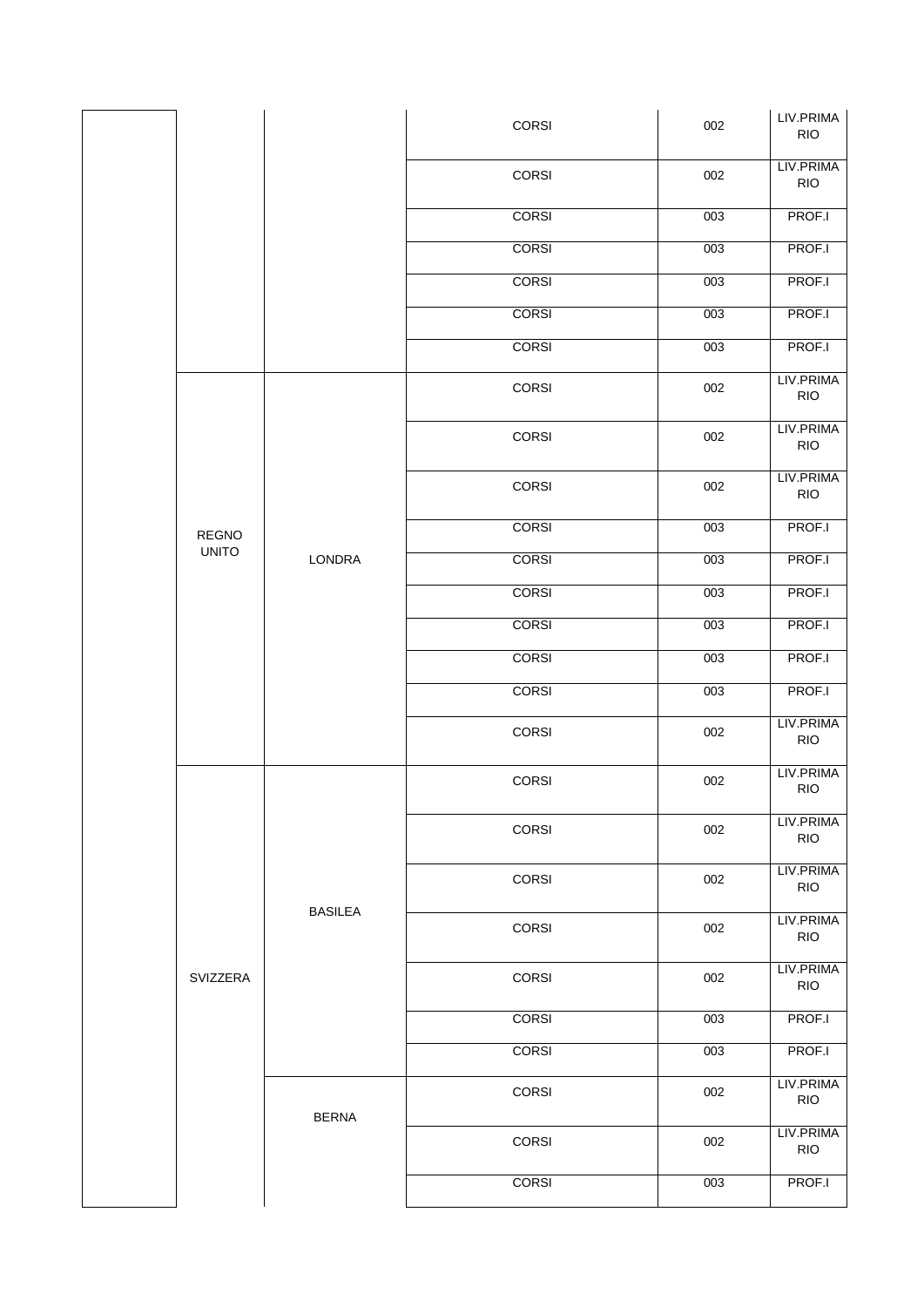|                                  |                | CORSI        | 003 | PROF.I                  |
|----------------------------------|----------------|--------------|-----|-------------------------|
|                                  |                | CORSI        | 002 | LIV.PRIMA<br><b>RIO</b> |
|                                  | <b>GINEVRA</b> | CORSI        | 002 | LIV.PRIMA<br><b>RIO</b> |
|                                  |                | <b>CORSI</b> | 003 | PROF.I                  |
|                                  |                | <b>CORSI</b> | 003 | PROF.I                  |
|                                  |                | CORSI        | 002 | LIV.PRIMA<br><b>RIO</b> |
|                                  |                | CORSI        | 002 | LIV.PRIMA<br><b>RIO</b> |
|                                  |                | CORSI        | 002 | LIV.PRIMA<br><b>RIO</b> |
|                                  |                | CORSI        | 002 | LIV.PRIMA<br><b>RIO</b> |
|                                  |                | CORSI        | 002 | LIV.PRIMA<br><b>RIO</b> |
|                                  | ZURIGO         | CORSI        | 002 | LIV.PRIMA<br><b>RIO</b> |
|                                  |                | CORSI        | 002 | LIV.PRIMA<br><b>RIO</b> |
|                                  |                | CORSI        | 002 | LIV.PRIMA<br><b>RIO</b> |
|                                  |                | CORSI        | 002 | LIV.PRIMA<br><b>RIO</b> |
|                                  |                | CORSI        | 002 | LIV.PRIMA<br><b>RIO</b> |
|                                  |                | CORSI        | 002 | LIV.PRIMA<br><b>RIO</b> |
|                                  |                | <b>CORSI</b> | 003 | PROF.I                  |
|                                  |                | <b>CORSI</b> | 003 | PROF.I                  |
|                                  |                | <b>CORSI</b> | 003 | PROF.I                  |
| <b>TOTALE RIDUZIONE CORSI 72</b> |                |              |     |                         |

| <b>CONTINENTE</b> | <b>STATO</b>      | <b>SEDE</b>       | <b>TIPOLOGIA</b> | <b>CODICE</b> | <b>FUNZIONE</b> |
|-------------------|-------------------|-------------------|------------------|---------------|-----------------|
|                   |                   |                   |                  |               |                 |
| <b>EUROPA</b>     | ALBANIA           | <b>SCUTARI</b>    | LETTORATO        | 034           | <b>LETTORE</b>  |
|                   | <b>AUSTRIA</b>    | <b>INNSBRUCK</b>  | LETTORATO        | 034           | <b>LETTORE</b>  |
|                   |                   | <b>SALISBURGO</b> | LETTORATO        | 034           | <b>LETTORE</b>  |
|                   | <b>BELGIO</b>     | LOVANIO           | LETTORATO        | 034           | <b>LETTORE</b>  |
|                   | <b>BIELORUSSI</b> | MINSK 2           | LETTORATO        | 034           | <b>LETTORE</b>  |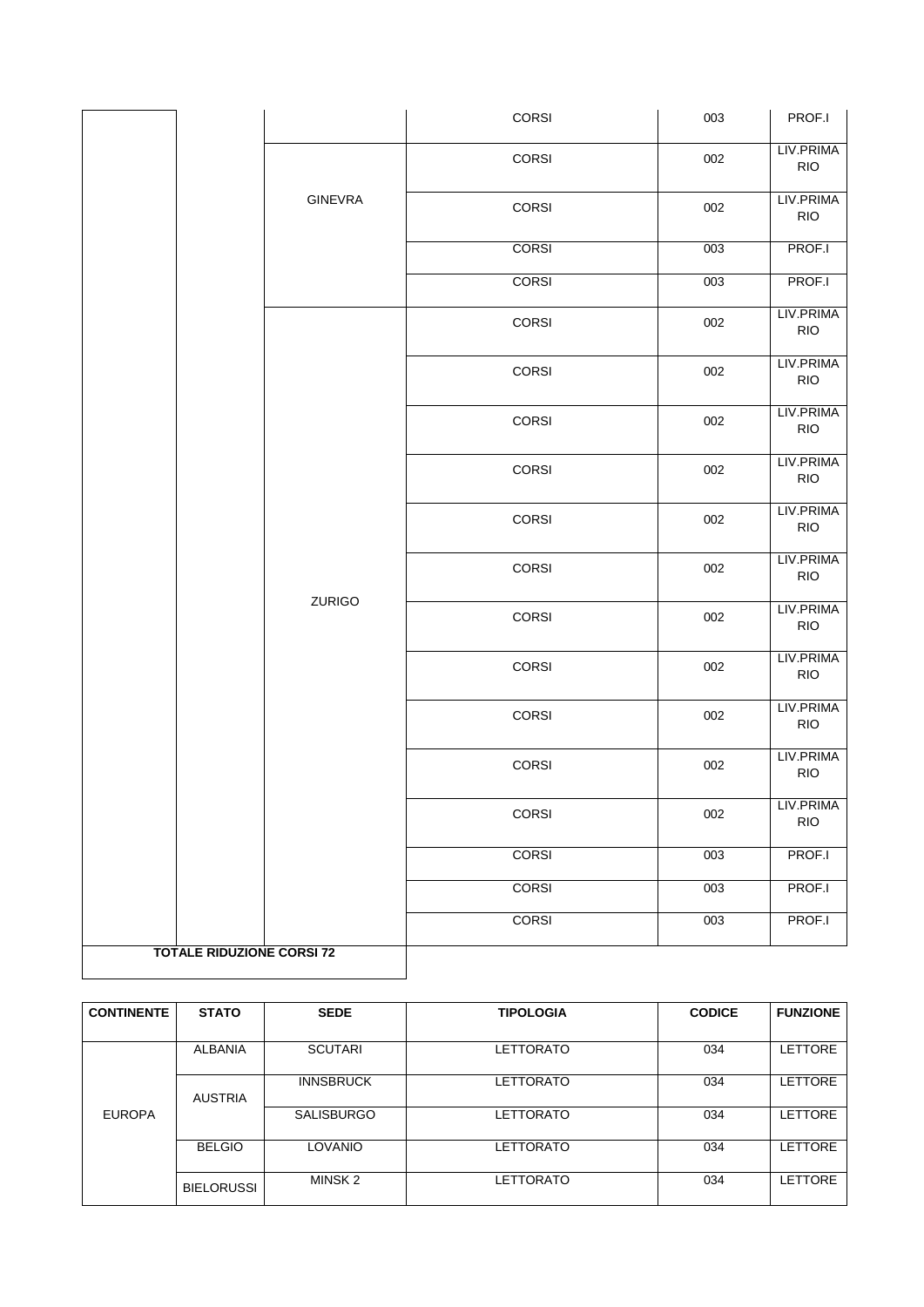| A                            |                                           |                  |     |                |
|------------------------------|-------------------------------------------|------------------|-----|----------------|
| <b>BOSNIA</b>                | <b>SARAJEVO</b>                           | <b>LETTORATO</b> | 034 | <b>LETTORE</b> |
| <b>CIPRO</b>                 | <b>NICOSIA</b>                            | <b>LETTORATO</b> | 034 | <b>LETTORE</b> |
| CROAZIA                      | <b>ZAGABRIA</b>                           | <b>LETTORATO</b> | 034 | <b>LETTORE</b> |
| <b>DANIMARCA</b>             | <b>COPENAGHEN</b>                         | <b>LETTORATO</b> | 034 | <b>LETTORE</b> |
| <b>ESTONIA</b>               | <b>TARTU</b>                              | <b>LETTORATO</b> | 034 | <b>LETTORE</b> |
| FED. RUSSA                   | <b>SAN PIETROBURGO 2</b>                  | <b>LETTORATO</b> | 034 | <b>LETTORE</b> |
| <b>FINLANDIA</b>             | <b>TURKU</b>                              | <b>LETTORATO</b> | 034 | <b>LETTORE</b> |
| <b>FRANCIA</b>               | PARIGI <sub>8</sub>                       | <b>LETTORATO</b> | 034 | LETTORE        |
| <b>GERMANIA</b>              | LIPSIA (per<br>accorpamento con<br>Halle) | <b>LETTORATO</b> | 034 | <b>LETTORE</b> |
|                              | <b>IENA</b>                               | <b>LETTORATO</b> | 034 | <b>LETTORE</b> |
|                              | <b>TREVIRI</b>                            | <b>LETTORATO</b> | 034 | <b>LETTORE</b> |
| <b>IRLANDA</b>               | <b>DUBLINO</b>                            | <b>LETTORATO</b> | 034 | <b>LETTORE</b> |
| <b>ISLANDA</b>               | <b>REYKJAVIK</b>                          | <b>LETTORATO</b> | 034 | <b>LETTORE</b> |
| <b>LETTONIA</b>              | <b>RIGA</b>                               | <b>LETTORATO</b> | 034 | LETTORE        |
| LUSSEMBU<br><b>RGO</b>       | <b>LUSSEMBURGO</b>                        | <b>LETTORATO</b> | 034 | LETTORE        |
| <b>NORVEGIA</b>              | <b>BERGEN</b>                             | <b>LETTORATO</b> | 034 | <b>LETTORE</b> |
| <b>POLONIA</b>               | LODZ                                      | LETTORATO        | 034 | LETTORE        |
|                              | <b>LUBLINO</b>                            | LETTORATO        | 034 | <b>LETTORE</b> |
| <b>REGNO</b><br><b>UNITO</b> | <b>BIRMINGHAM</b><br><b>WARWICH</b>       | <b>LETTORATO</b> | 034 | LETTORE        |
| REP. CECA                    | PRAGA 2                                   | <b>LETTORATO</b> | 034 | <b>LETTORE</b> |
| <b>ROMANIA</b>               | COSTANZA                                  | LETTORATO        | 034 | <b>LETTORE</b> |
|                              | IASI                                      | LETTORATO        | 034 | <b>LETTORE</b> |
| <b>SERBIA</b>                | NOVI SAD                                  | LETTORATO        | 034 | LETTORE        |
| SPAGNA                       | <b>BARCELLONA 2</b>                       | LETTORATO        | 034 | LETTORE        |
| SVIZZERA                     | <b>ZURIGO</b>                             | LETTORATO        | 034 | <b>LETTORE</b> |
| <b>TURCHIA</b>               | <b>SMIRNE</b>                             | LETTORATO        | 034 | LETTORE        |
| <b>UCRAINA</b>               | <b>ODESSA</b>                             | <b>LETTORATO</b> | 034 | <b>LETTORE</b> |
|                              |                                           |                  |     |                |

| FRICA<br><b>ND</b> | <b>NIGERIA</b> | ABUJA | $- - - - - - - - -$<br>ORATU<br>--- | 034 | $-$ - - -<br>URE<br>--- |
|--------------------|----------------|-------|-------------------------------------|-----|-------------------------|
|                    |                |       |                                     |     |                         |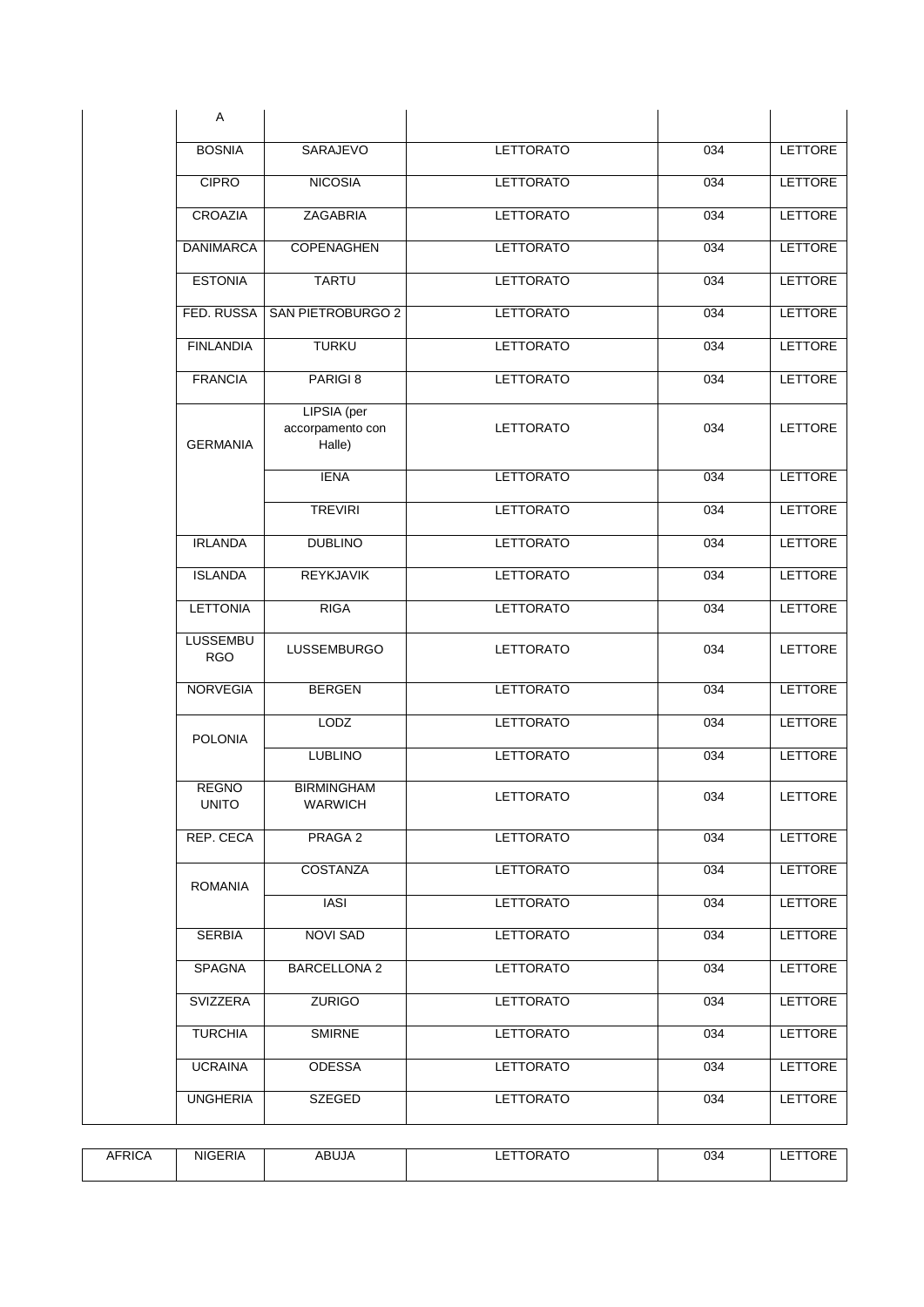|         | <b>ARGENTINA</b>   | <b>ROSARIO</b>       | <b>LETTORATO</b> | 034 | <b>LETTORE</b> |
|---------|--------------------|----------------------|------------------|-----|----------------|
| AMERICA | <b>BRASILE</b>     | <b>FLORIANOPOLIS</b> | <b>LETTORATO</b> | 034 | <b>LETTORE</b> |
|         | <b>COSTARICA</b>   | SAN JOSE'            | <b>LETTORATO</b> | 034 | <b>LETTORE</b> |
|         | <b>MESSICO</b>     | CITTA' DEL MESSICO   | <b>LETTORATO</b> | 034 | <b>LETTORE</b> |
|         | PERU'              | <b>LIMA</b>          | <b>LETTORATO</b> | 034 | <b>LETTORE</b> |
|         | <b>STATI UNITI</b> | <b>CHICAGO</b>       | <b>LETTORATO</b> | 034 | <b>LETTORE</b> |
|         |                    | <b>FILADELFIA</b>    | <b>LETTORATO</b> | 034 | <b>LETTORE</b> |
|         | <b>URUGUAY</b>     | <b>MONTEVIDEO</b>    | <b>LETTORATO</b> | 034 | <b>LETTORE</b> |

|                                      | <b>ARMENIA</b>        | JEREVAN 2              | <b>LETTORATO</b> | 034 | <b>LETTORE</b> |
|--------------------------------------|-----------------------|------------------------|------------------|-----|----------------|
|                                      | <b>AZERBAIJAN</b>     | <b>BAKU</b>            | <b>LETTORATO</b> | 034 | <b>LETTORE</b> |
|                                      | <b>CINA</b>           | <b>CANTON</b>          | <b>LETTORATO</b> | 034 | LETTORE        |
|                                      |                       | PECHINO 3-2            | <b>LETTORATO</b> | 034 | LETTORE        |
|                                      | <b>FILIPPINE</b>      | <b>MANILA</b>          | <b>LETTORATO</b> | 034 | LETTORE        |
|                                      | <b>GEORGIA</b>        | <b>TBILISI</b>         | <b>LETTORATO</b> | 034 | LETTORE        |
| <b>ASIA</b>                          | <b>GIORDANIA</b>      | <b>AMMAN</b>           | <b>LETTORATO</b> | 034 | <b>LETTORE</b> |
|                                      | <b>INDIA</b>          | <b>MUMBAI</b>          | <b>LETTORATO</b> | 034 | LETTORE        |
|                                      |                       | NEW DELHI <sub>2</sub> | <b>LETTORATO</b> | 034 | LETTORE        |
|                                      | <b>ISRAELE</b>        | <b>HAIFA</b>           | <b>LETTORATO</b> | 034 | <b>LETTORE</b> |
|                                      | <b>THAILANDIA</b>     | <b>BANGKOK</b>         | <b>LETTORATO</b> | 034 | LETTORE        |
|                                      | <b>UZBEKISTA</b><br>N | <b>TASHKENT 2</b>      | <b>LETTORATO</b> | 034 | LETTORE        |
|                                      |                       | ADELAIDE               | <b>LETTORATO</b> | 034 | LETTORE        |
| <b>OCEANIA</b>                       | <b>AUSTRALIA</b>      | <b>MELBOURNE 2</b>     | <b>LETTORATO</b> | 034 | LETTORE        |
|                                      |                       | PERTH                  | <b>LETTORATO</b> | 034 | LETTORE        |
| <b>TOTALE RIDUZIONI LETTORATI 57</b> |                       |                        |                  |     |                |

| <b>RIDUZIONI</b>         |             | <b>AUMENTI</b>           |             |
|--------------------------|-------------|--------------------------|-------------|
| <b>FRANCOFORTE CORSI</b> | A.A.        | <b>FRANCOFORTE CORSI</b> | <b>DSGA</b> |
| <b>FRIBURGO CORSI</b>    | <b>DSGA</b> | <b>FRIBURGO CORSI</b>    | A.A.        |
| STOCCARDA CORSI          | A.A.        | <b>CHARLEROI</b>         | D.S.        |
| STOCCARDA CORSI          | A.A.        | <b>VANCOUVER</b>         | D.S.        |
| <b>MONTREAL</b>          | D.S.        | <b>TORONTO</b>           | D.S.        |